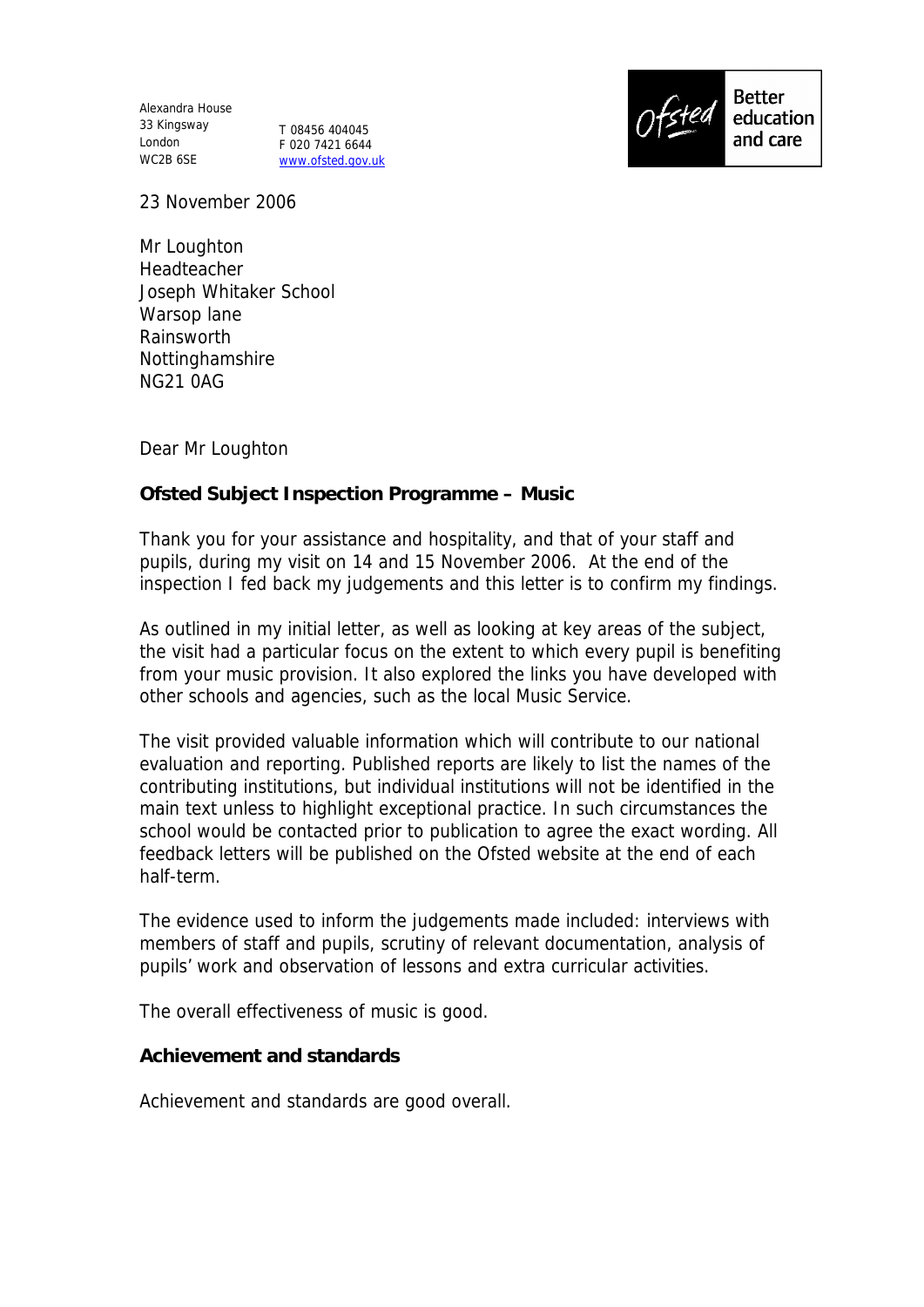- Pupils make good progress in Key Stage 3 and achieve broadly in line with national expectations by the end of the key stage. They sing confidently and perform well on the keyboards.
- Attainment in Key Stage 4 has improved over the last two years and is above the national average. The size of the examination groups has increased and pupils achieve well in comparison with other subjects. Students in the sixth form make satisfactory progress and attain in line with national averages.
- There are good and some outstanding standards of performance in extracurricular activities, for example in the swing band. Pupils speak highly of the variety of musical opportunities and of how these activities contribute significantly to their overall enjoyment of school. Significant numbers of pupils are involved in whole school music events.

 **Quality of teaching and learning**

The overall quality of teaching and learning is good.

- There are excellent working relationships between staff and pupils and the music team has a high level of musical expertise. Good classroom displays help pupils understand key musical vocabulary and gain familiarity with the national curriculum levels. However, while pupils know the level of work they are achieving they are not always aware of what they need to do to improve their work further.
- Pupils generally enjoy music lessons although there are times when the work does not engage pupils sufficiently for the whole lesson. Opportunities are sometimes missed to extend pupils' learning through moving too quickly on to the next task. There are also times when some pupils need more support.
- The modelling of performance skills by the music team is excellent. For example, the head of department raised the standards of work by her excellent performance on the keyboard within several groups. Another music teacher also contributed significantly through performing in these groups. However, while the modelling is excellent, pupils would have benefited from more direct challenge and systematic focus on specific aspects of the music.

**Quality of the music curriculum and extra-curricular provision**

The overall quality of the curriculum and extra-curricular provision is satisfactory.

• The well conceived scheme of work is displayed effectively so that everyone knows what is included. The content of the curriculum is generally organised well although tasks are not always planned effectively. Lessons make good use of keyboards and there are good opportunities for singing. However, pupils rightly identify the range of instruments as being too limited. Resources and accommodation also lack attention and care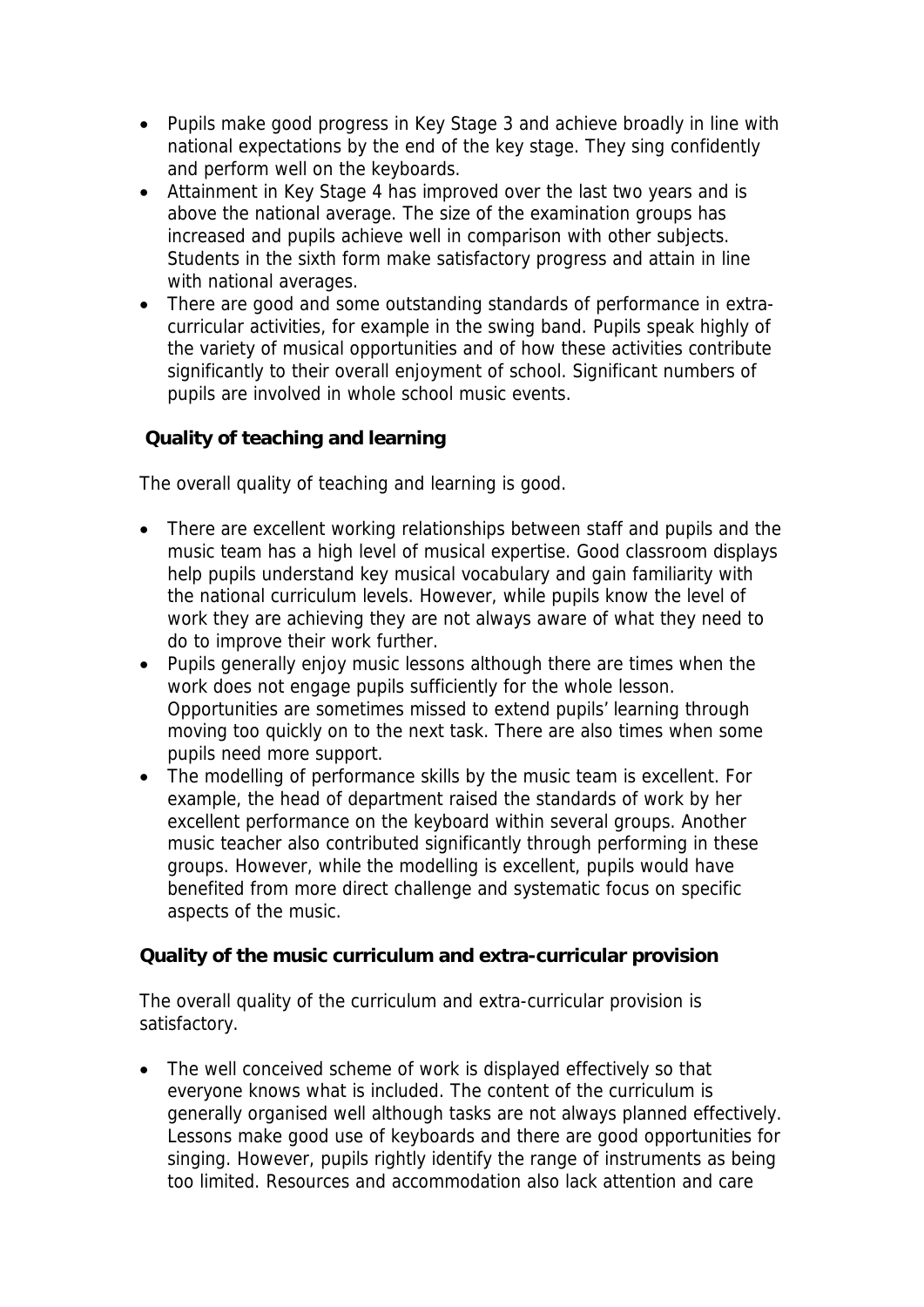which does not help to inspire and encourage more pupils to get involved in the good variety of musical opportunities available to them. The school has excellent plans to improve accommodation significantly but urgent attention is needed to improve the quality of resources including music for performance and study at GCSE and GCE.

**Leadership and management of music**

The leadership and management of music are good overall.

- The music department is led with considerable energy and enthusiasm and is well supported within the arts faculty, although it is recognised that more opportunity is needed for the head of department to share good practice with other specialists within and beyond the school. Pupils speak very highly of the support provided by all of the teachers in the faculty and how they all take an interest in the musical activities. The whole school arts events have had a significant impact on pupils, staff and on the school community.
- While senior managers are appreciative of the contribution of music and the arts there is a lack of detailed knowledge about both the strengths and the areas that need further support. However, there is a clear commitment to improving communication channels and increasing opportunities for teachers to observe each other's lessons in order to support focussed professional dialogue. There is also clear recognition that the potential contribution of music to further school improvement has yet to be maximised fully.

**Subject issues: Data collection and partnerships**

- The collection and use of data on pupils' musical needs and interests are satisfactory overall. While pupils have increasingly helpful information about their musical progress in the classroom, the collection, analysis and effective use of information about pupils' prior learning and involvement in other musical experiences are at a relatively early stage of development.
- Partnerships with others are satisfactory overall. Of particular note is the broader arts link with Newark and Sherwood Arts which includes the recent successful bid for involvement in a film project.

## **Inclusion**

• There is good inclusion of pupils in the provision for music. While there are fewer opportunities for boys to sing, the good range of extra-curricular activities provides opportunity for all pupils to extend their musical experiences. The analysis of pupils involved in instrumental lessons show that equal opportunities are provided for pupils with learning difficulties and disabilities.